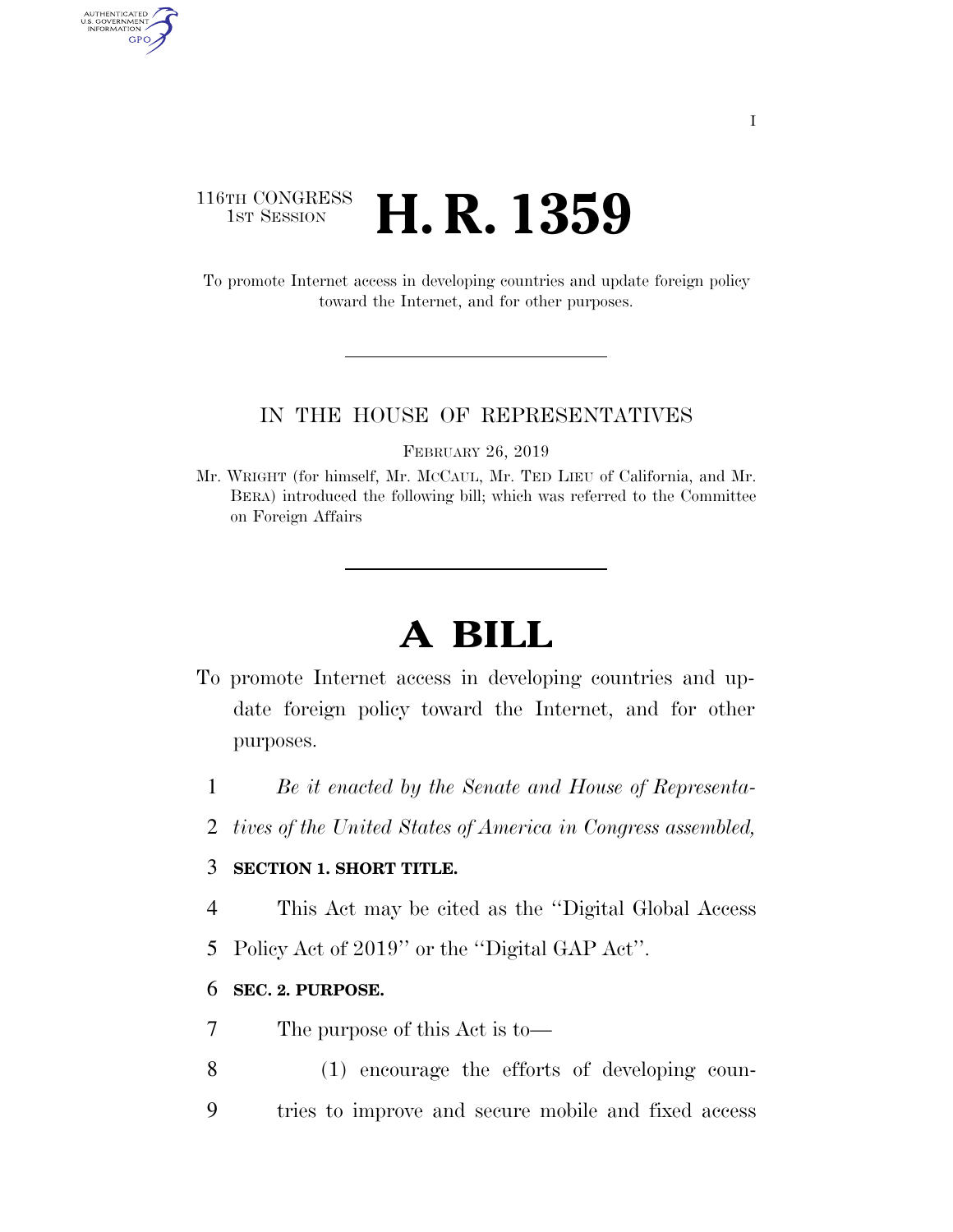| $\overline{2}$ | economic growth and job creation, improve health,              |
|----------------|----------------------------------------------------------------|
| 3              | education, and financial services, reduce poverty and          |
| $\overline{4}$ | gender inequality, mitigate disasters, and promote             |
| 5              | free speech, democracy, and good governance;                   |
| 6              | (2) promote build-once policies and approaches                 |
| 7              | and the multi-stakeholder approach to Internet gov-            |
| 8              | ernance; and                                                   |
| 9              | (3) ensure the effective use of United States                  |
| 10             | foreign assistance resources toward that end.                  |
| 11             | SEC. 3. FINDINGS.                                              |
| 12             | Congress makes the following findings:                         |
| 13             | (1) Internet access has been a driver of eco-                  |
| 14             | nomic activity around the world. Bringing Internet             |
| 15             | access to the more than $4,000,000,000$ people who             |
| 16             | do not have it could increase global economic output           |
| 17             | by \$6,700,000,000,000 and raise 500,000,000 peo-              |
| 18             | ple out of poverty.                                            |
| 19             | (2) The number of Internet users has more                      |
| 20             | tripled from $1,000,000,000$<br>than<br>$\mathbf{t}$<br>$over$ |
| 21             | 3,000,000,000 since 2005, including 2,000,000,000              |
| 22             | living in the developing world, yet more than half of          |
| 23             | the world's population remains offline, living without         |
| 24             | the economic and social benefits of the Internet. By           |
| 25             | the end of 2016, over 80 percent of households in              |

to the Internet in order to catalyze innovation, spur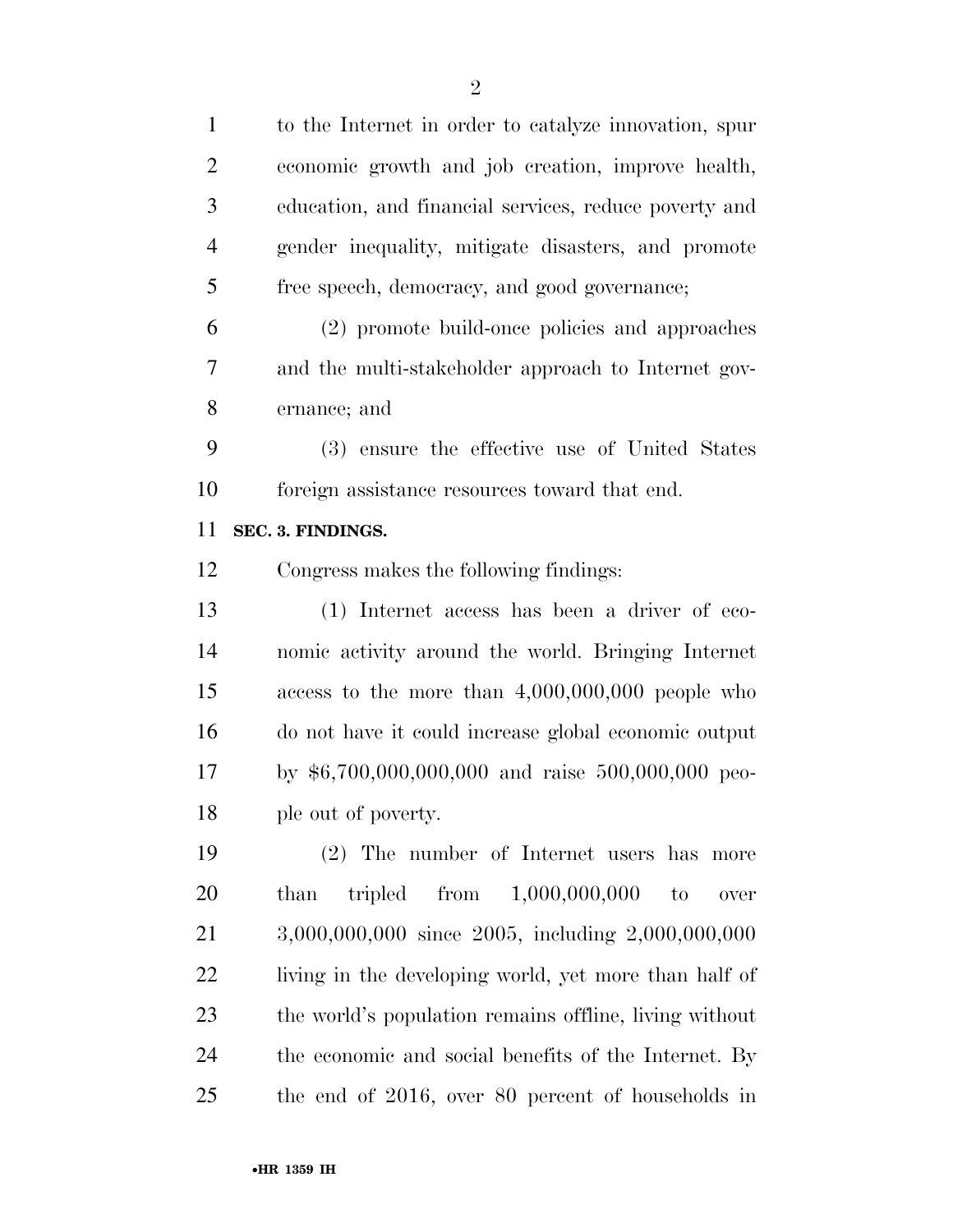the developed world had Internet access, compared with just 40 percent of households in developing countries and just 11 percent in the world's least de- veloped countries. Of the world's offline population, an estimated 75 percent live in just 20 countries, and rural, female, elderly, illiterate, and low-income populations are being left behind.

 (3) Studies suggest that women are dispropor- tionately affected by a digital gap in developing countries, where there are on average 23 percent fewer women online then men. Bringing an addi- tional 600,000,000 women online could contribute \$13,000,000,000 to \$18,000,000,000 to annual GDP across 144 developing countries.

 (4) The United States has been a leader in pro- moting access to an open, secure, interoperable Internet around the world. Recognizing that support for expanded Internet access furthers United States economic and foreign policy interests, including ef- forts to end extreme global poverty and enabling re- silient, democratic societies, the Department of State launched a diplomatic effort called ''Global Con-nect''.

 (5) Internet access in developing countries is hampered, in part, by a lack of infrastructure and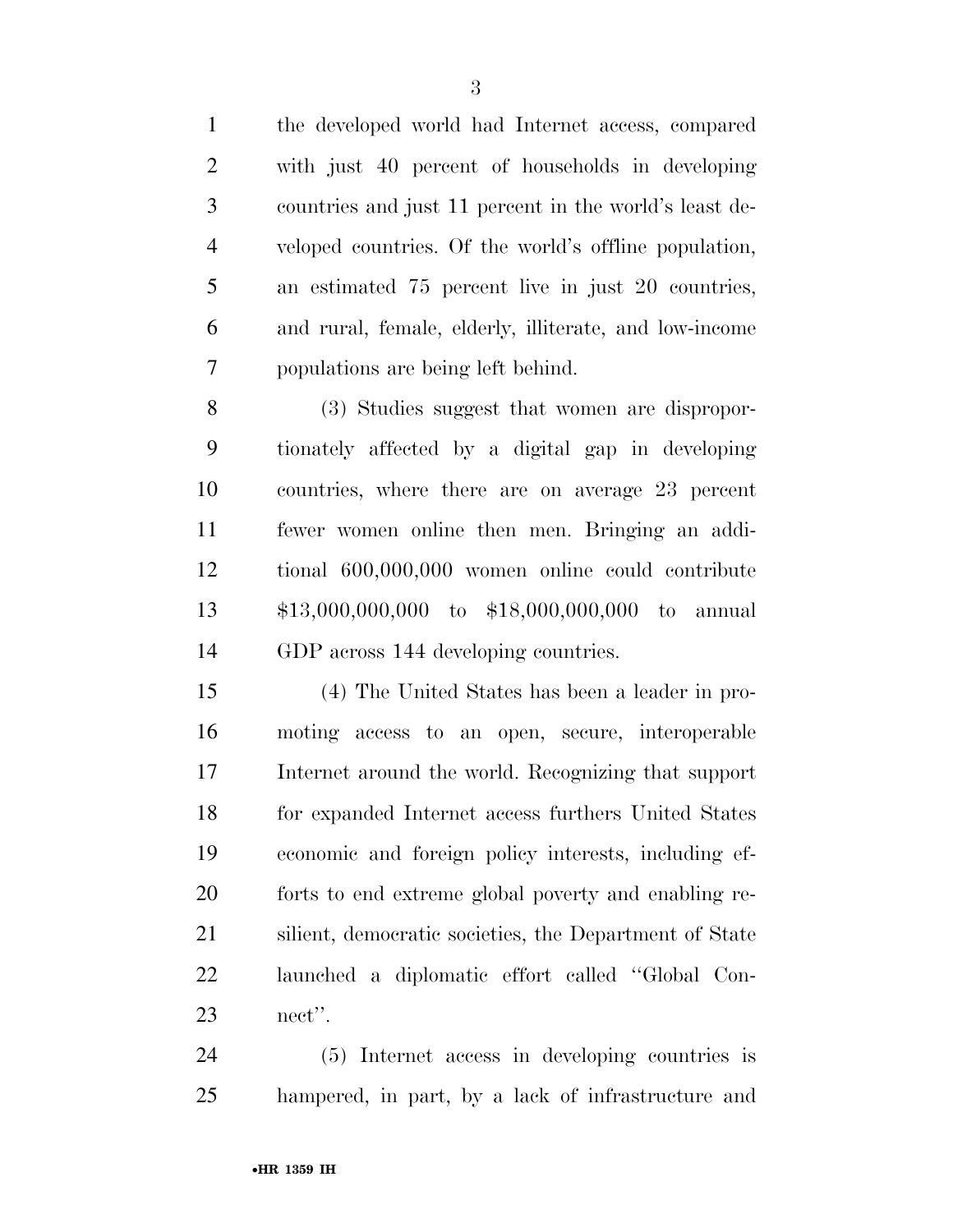| $\mathbf{1}$   | a poor regulatory environment for investment. Build-   |
|----------------|--------------------------------------------------------|
| $\overline{2}$ | once policies and approaches, which seek to coordi-    |
| 3              | nate public and private sector investments in roads    |
| $\overline{4}$ | and other critical infrastructure, can reduce the      |
| 5              | number and scale of excavation and construction ac-    |
| 6              | tivities when installing telecommunications infra-     |
| 7              | structure in rights-of-way, thereby reducing installa- |
| 8              | tion costs for high-speed Internet networks and serv-  |
| 9              | ing as a development best practice.                    |
| 10             | SEC. 4. EXPANDING INTERNET ACCESS IN DEVELOPING        |
| 11             | <b>COUNTRIES.</b>                                      |
| 12             | (a) DEFINITIONS.—In this section:                      |
| 13             | (1) APPROPRIATE CONGRESSIONAL COMMIT-                  |
| 14             | TEES.—The term "appropriate congressional com-         |
| 15             | mittees" means—                                        |
| 16             | (A) the Committee on Foreign Relations,                |
| 17             | Committee on Commerce, Science,<br>the<br>and          |
| 18             | Transportation, and the Committee on Appro-            |
| 19             | priations of the Senate; and                           |
| 20             | (B) the Committee on Foreign Affairs, the              |
| 21             | Committee on Energy and Commerce, and the              |
| 22             | Committee on Appropriations of the House of            |
| 23             | Representatives.                                       |
| 24             | BROADBAND.—The term "broadband"<br>(2)                 |
| 25             | means an Internet Protocol-based transmission serv-    |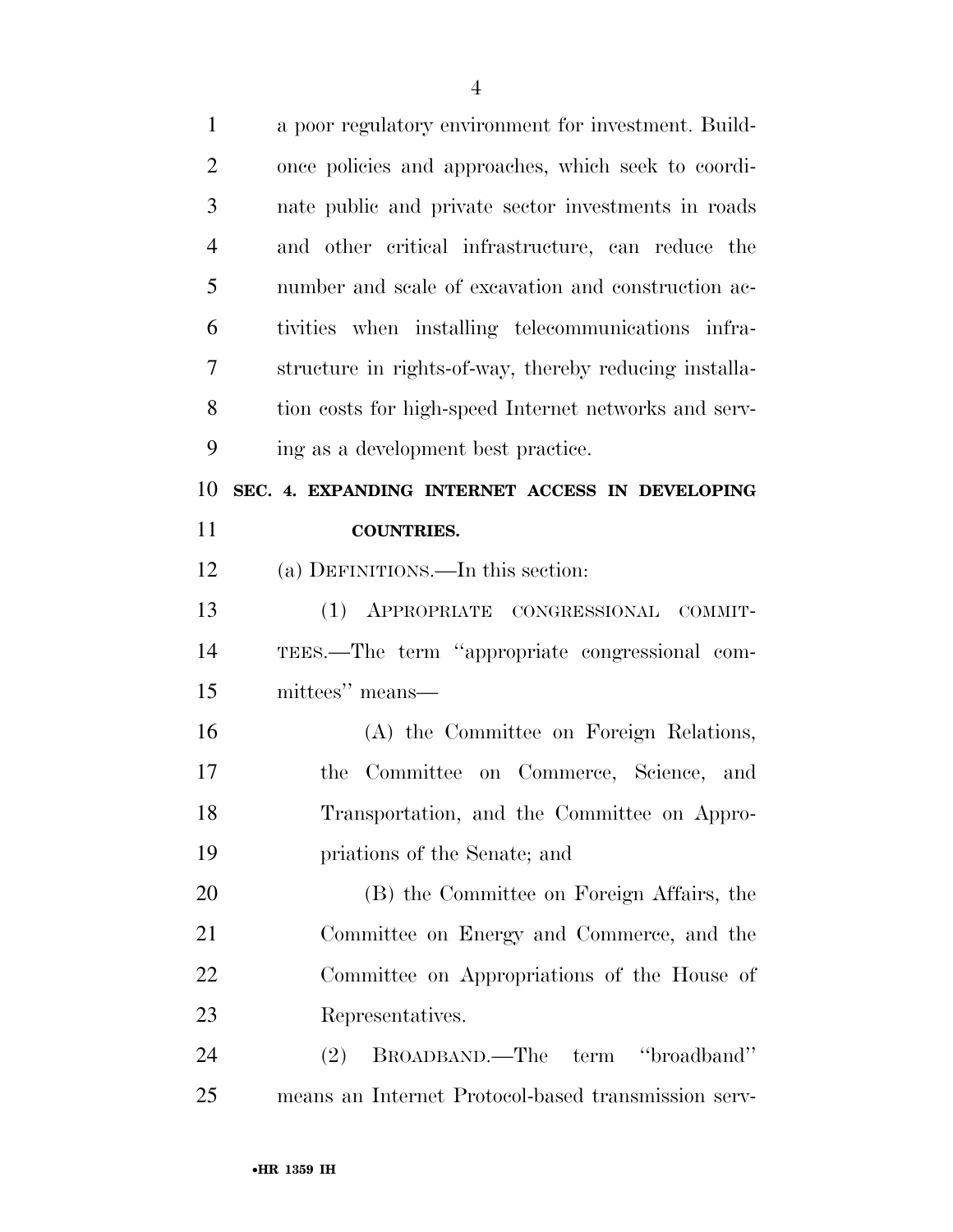ice that enables users to send and receive voice, video, data, graphics, or a combination thereof, using technologies including fiber optic, mobile, sat-ellite, and Wi-Fi.

 (3) BROADBAND CONDUIT.—The term ''broad- band conduit'' means a conduit for fiber optic cables and other connectivity technologies that support broadband or wireless facilities for broadband serv-ice.

10 (4) BUILD-ONCE POLICIES AND APPROACHES.— The term ''build-once policies and approaches'' means policies or practices that encourage the inte- gration of Internet infrastructure into traditional in- frastructure projects that minimize the number and scale of excavation and construction activities when installing telecommunications infrastructure in rights-of-way to reduce costs, such as by laying fiber optic cable simultaneously with road construction.

 (5) STAKEHOLDERS.—The term ''stakeholders'' means the private sector, the public sector, coopera-21 tives, civil society, the technical community that de- velops Internet technologies, standards, implementa- tion, operations, and applications, and other groups that are working to increase Internet access or are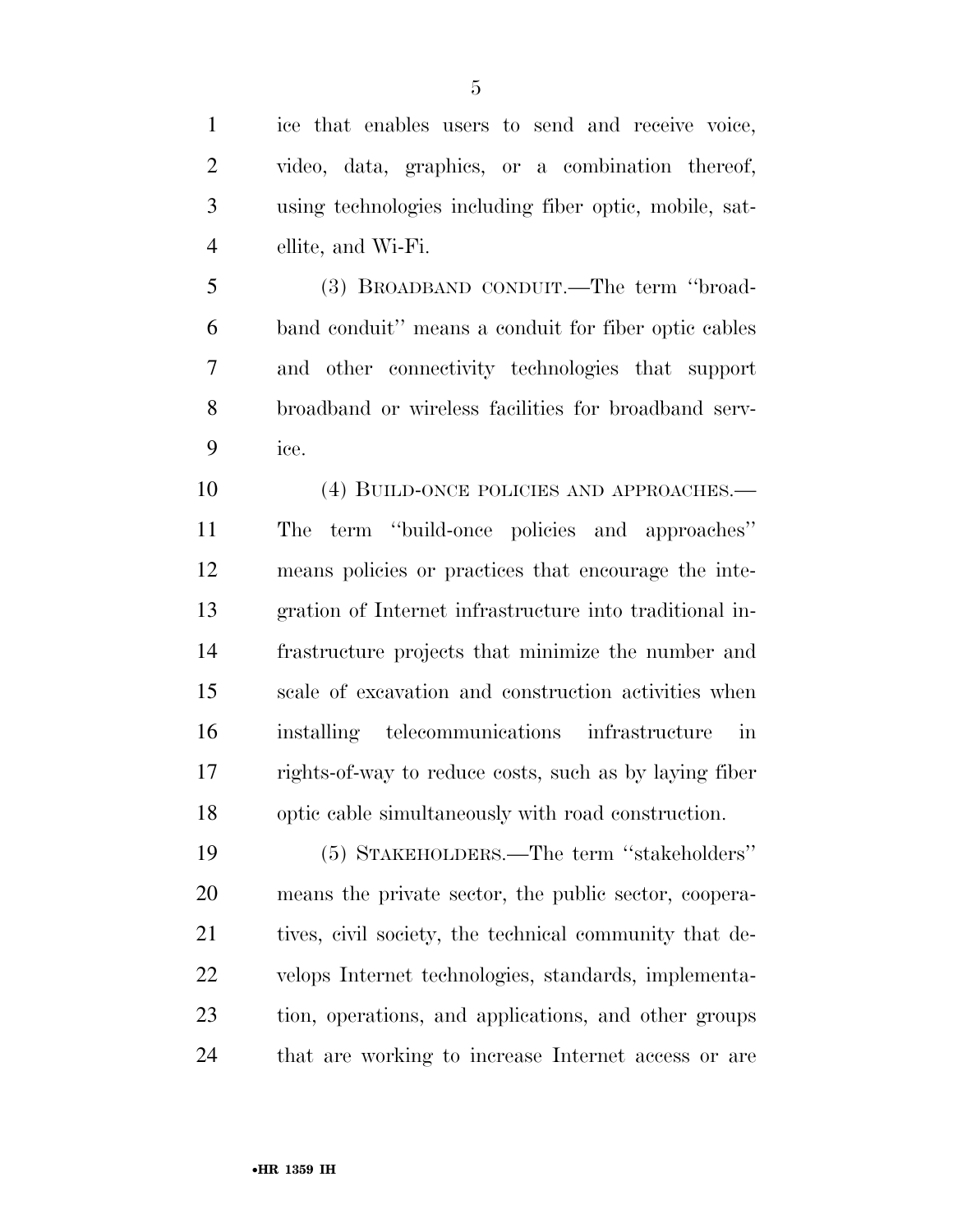impacted by the lack of Internet access in their com-munities.

 (b) POLICY.—It is the policy of the United States to consult, partner, and coordinate with the governments of foreign countries, international organizations, regional economic communities, businesses, civil society, and other stakeholders in a concerted effort to close the digital gap by increasing public and private investments in secure Internet infrastructure and creating conditions for uni- versal Internet access and usage worldwide by pro-moting—

 (1) first-time access to fixed or mobile broad- band Internet by 2027 for at least 1,500,000,000 people living in urban and rural areas in developing countries;

 (2) Internet deployment and related coordina- tion, capacity building, and build-once policies and approaches in developing countries, including actions to encourage—

 (A) standardization of build-once policies and approaches for the inclusion of broadband conduit in rights-of-way projects that are fund- ed, co-funded, or partially financed by the United States or any international organization that includes the United States as a member, in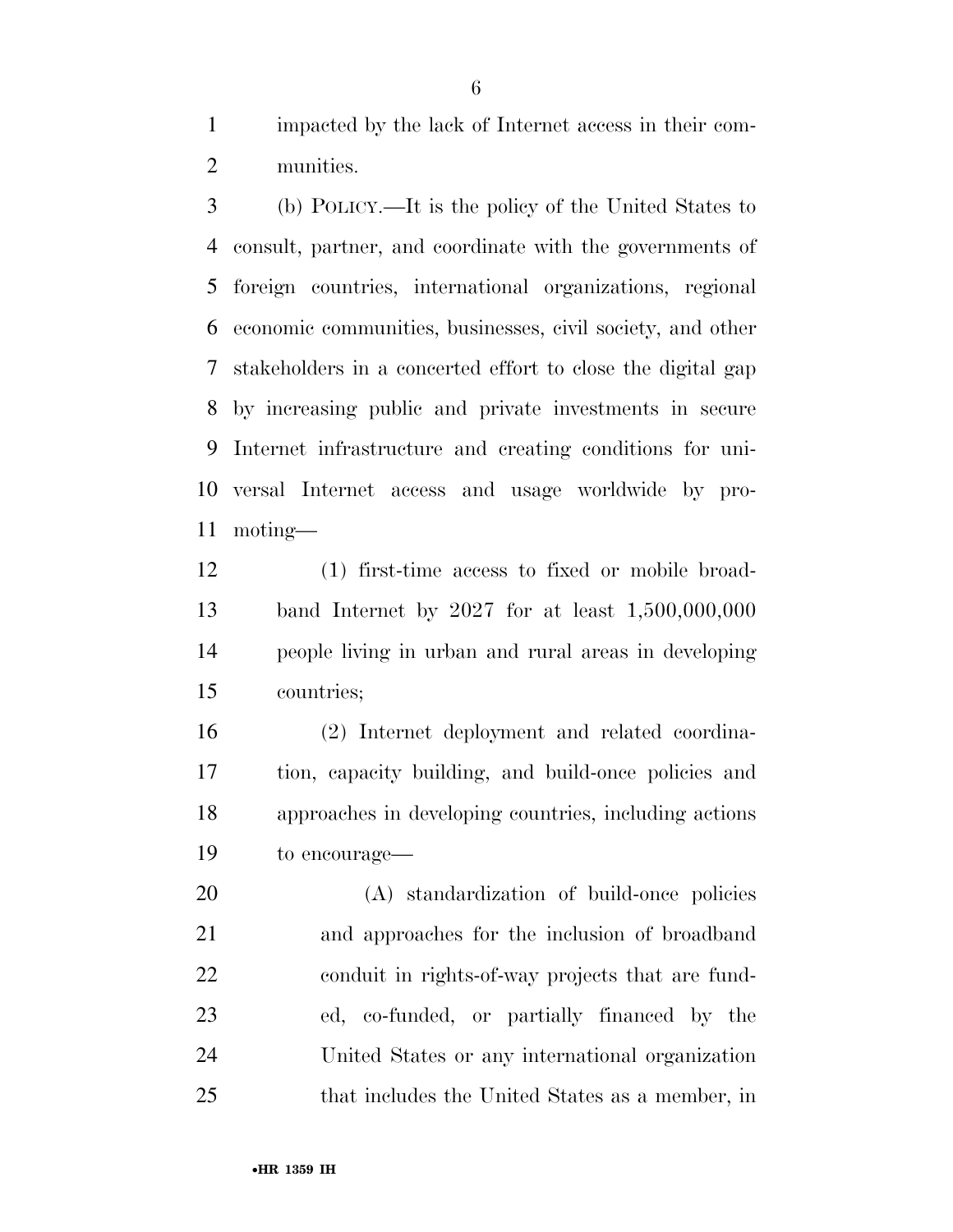consultation with telecommunications providers, unless a cost-benefit analysis determines that the cost of such approach outweighs the bene-fits;

 (B) adoption and integration of build-once policies and approaches into the development and investment strategies of national and local government agencies of developing countries and donor governments and organizations that will enhance coordination with the private sec-11 to the road building, pipe laying, major infra- structure projects, and development-related con- struction such as schools, clinics, and civic buildings;

 (C) provision of increased financial support by international organizations, including through grants, loans, technical assistance, and partnerships to expand information and com- munications access and Internet connectivity; and

 (D) avoidance of vendors and contractors likely to be subject to extrajudicial direction from a foreign government;

 (3) policy and regulatory approaches that pro-mote a competitive market for investment and inno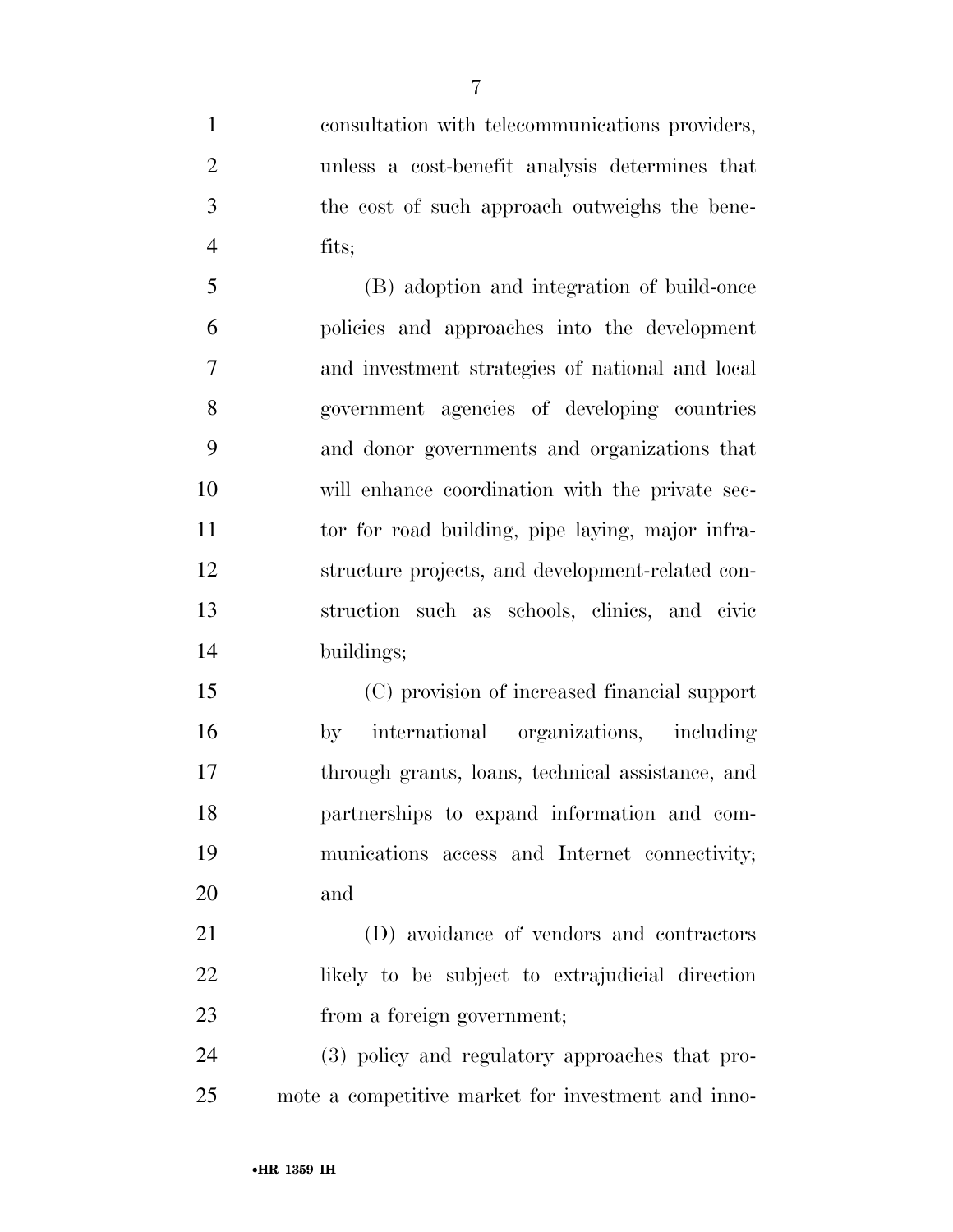vation in Internet infrastructure and service to en- courage first-time, affordable access to the Internet in developing countries, including actions to encour- age, as appropriate— (A) the integration of universal and gen-der-equitable Internet access and adoption

 goals, to be informed by the collection of related gender disaggregated data and research on so- cial norms that often limit women's and girls' use of the Internet, into national development plans and United States Government country-level strategies;

 (B) effective, transparent, and efficient spectrum allocation processes and reforms of competition laws that may impede the ability of companies to provide Internet services; and

 (C) efforts to improve procurement proc- esses to help attract and incentivize investment 19 in secure Internet infrastructure;

 (4) the removal of tax and regulatory barriers to Internet access, as appropriate;

 (5) the use of the Internet to increase economic growth and trade, including, as appropriate—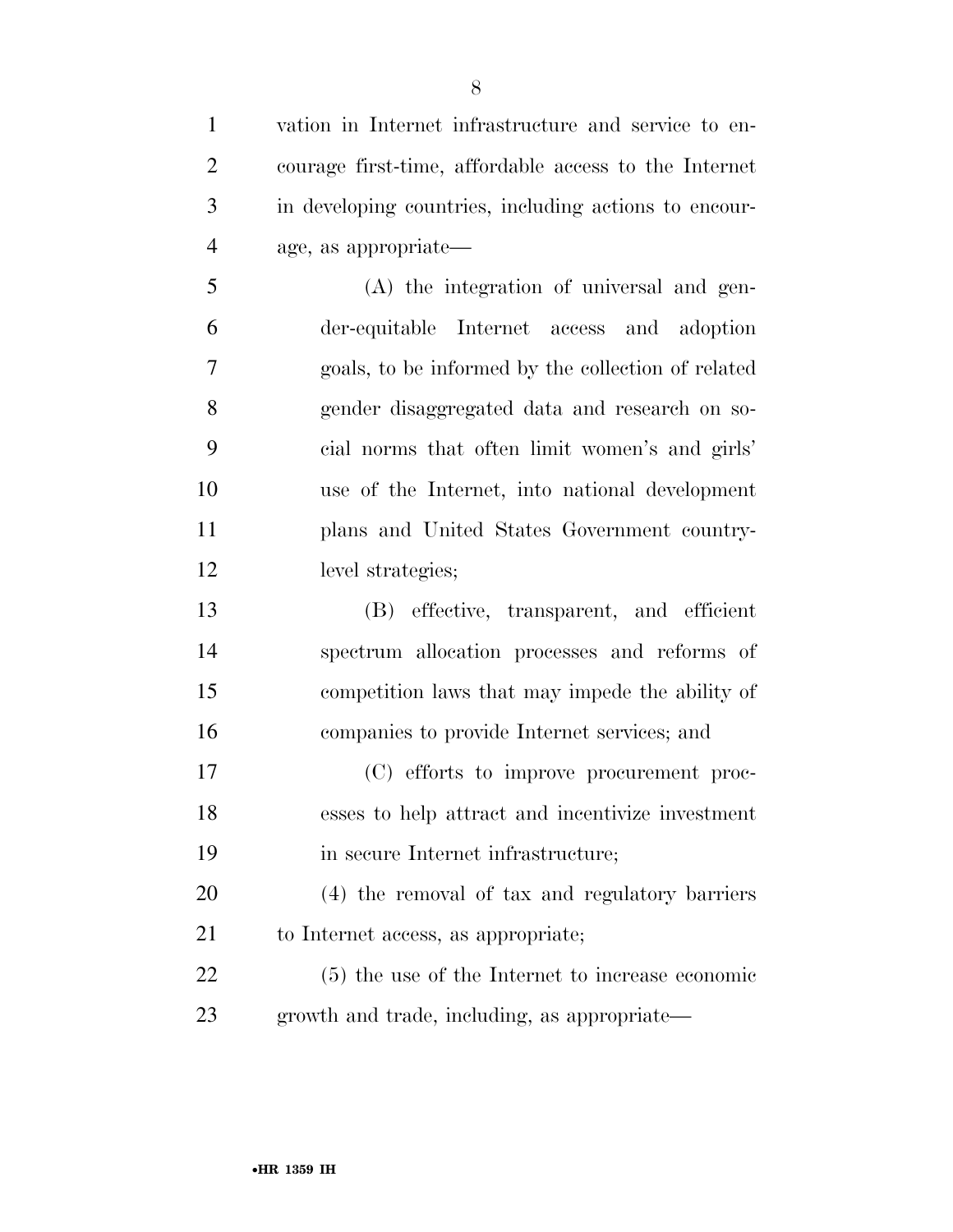| $\mathbf{1}$   | (A) policies and strategies to remove re-               |
|----------------|---------------------------------------------------------|
| $\overline{2}$ | strictions to e-commerce, cross-border informa-         |
| 3              | tion flows, and competitive marketplaces; and           |
| $\overline{4}$ | (B) entrepreneurship and distance learning              |
| 5              | enabled by access to technology;                        |
| 6              | $(6)$ the use of the Internet to bolster democ-         |
| 7              | racy, government accountability, transparency, gen-     |
| 8              | der equity, and human rights, including through the     |
| 9              | establishment of policies, initiatives, and investments |
| 10             | that-                                                   |
| 11             | (A) support the development of national                 |
| 12             | broadband plans or information and commu-               |
| 13             | nication technologies strategies that are con-          |
| 14             | sistent with fundamental civil and political            |
| 15             | rights, including freedom of expression, religion,      |
| 16             | belief, assembly, and association;                      |
| 17             | (B) expand online access to government in-              |
| 18             | formation and services to enhance government            |
| 19             | accountability and service delivery, including for      |
| 20             | areas in which government may have limited              |
| 21             | presence; and                                           |
| 22             | (C) support expression of free speech and               |
| 23             | enable political organizing and activism in sup-        |
| 24             | port of human rights and democracy through              |
| 25             | activities that expand access to independent            |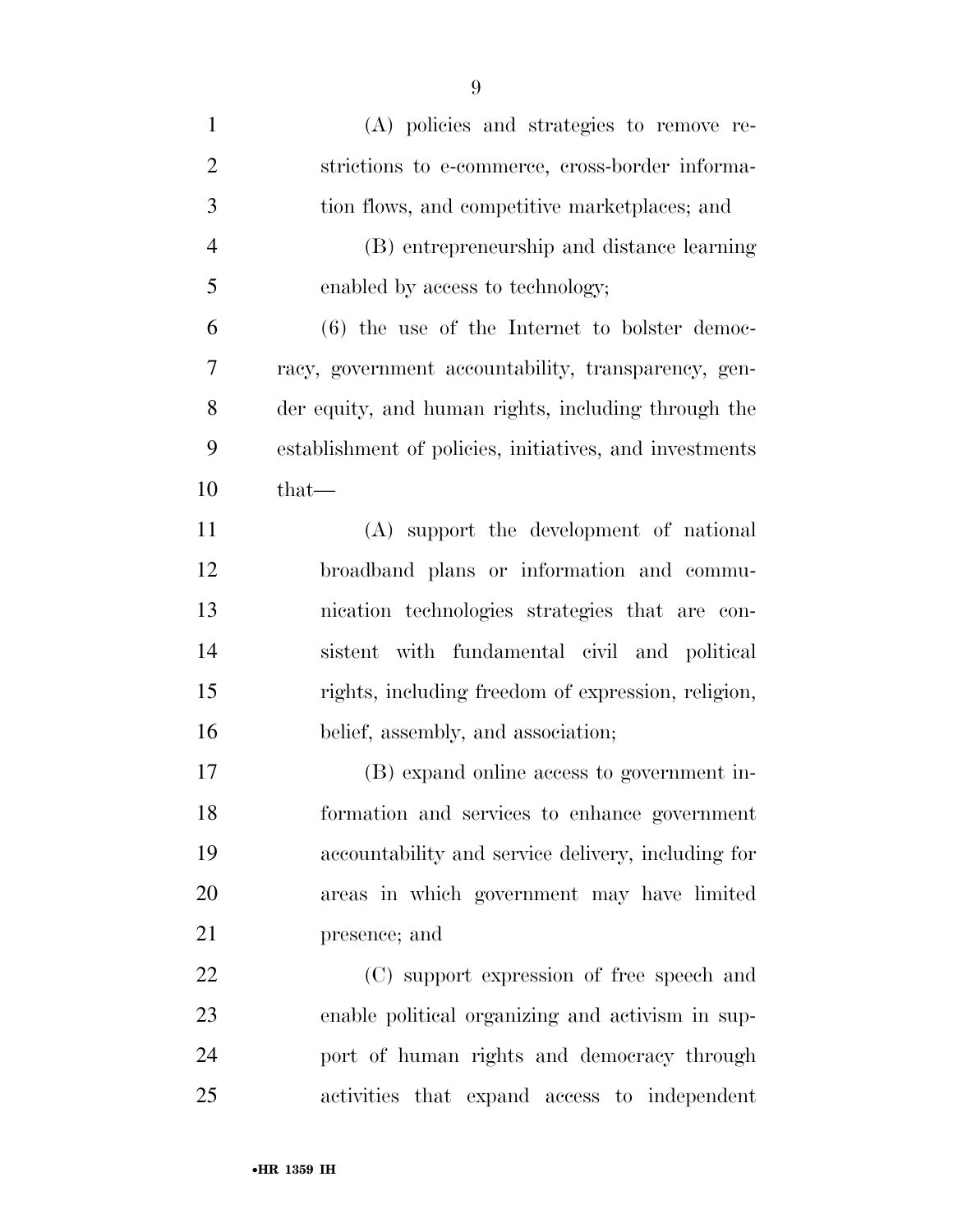sources of news and information and safeguard human rights and fundamental freedoms online, in compliance with international human rights standards;

 (7) programs and mechanisms that actively pro- mote and advance access to and adoption of Internet and other information and communications tech- nologies by women, people with disabilities, minori- ties, low-income and marginalized groups, and un- derserved populations, such as programs that ad- dress social norms and barriers to women's active participation in the digital economy or Internet pol-icymaking;

 (8) mechanisms for public and private financing of rural broadband connectivity and digital inclusion; (9) public Internet access facilities and Wi-Fi networks in places such as libraries, government buildings, community centers, and schools;

 (10) the creation and support of research and educational networks;

 (11) cybersecurity, data protection, and privacy, including international use of the latest version of the National Institute of Standards and Technology Framework for Improving Critical Infrastructure Cybersecurity; and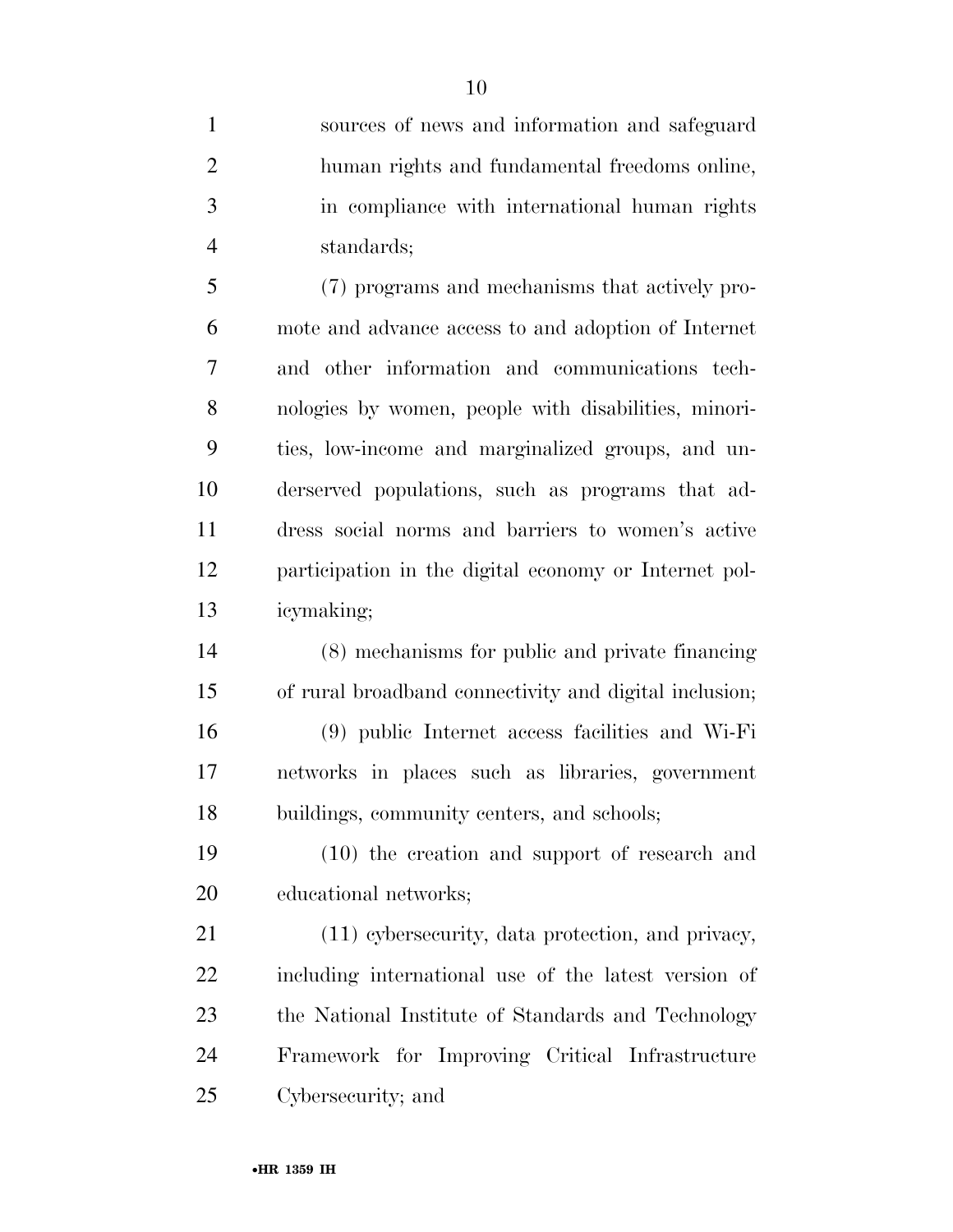(12) interagency coordination and cooperation across all executive branch agencies regarding the promotion of Internet initiatives as a part of United States foreign policy.

 (c) DEPARTMENT OF STATE.—The Secretary of State, in coordination with other agencies, multilateral in- stitutions, foreign countries, and stakeholders, shall ad- vance the policy articulated in this Act and promote ex- panded Internet connectivity worldwide, as appropriate, by—

 (1) encouraging foreign countries to prioritize secure Internet connectivity in development plans;

 (2) promoting the formation of region-specific multi-sector working groups to ensure technical and regulatory best practices; and

 (3) encouraging the development of digital lit-eracy programs in developing countries.

 (d) USAID.—The Administrator of the United States Agency for International Development (USAID) should advance the policy articulated in this Act and sup- port expanded Internet connectivity worldwide, as appro-priate, by—

 (1) supporting efforts to expand secure Internet infrastructure and improve digital literacy, and other appropriate measures to improve Internet connectivi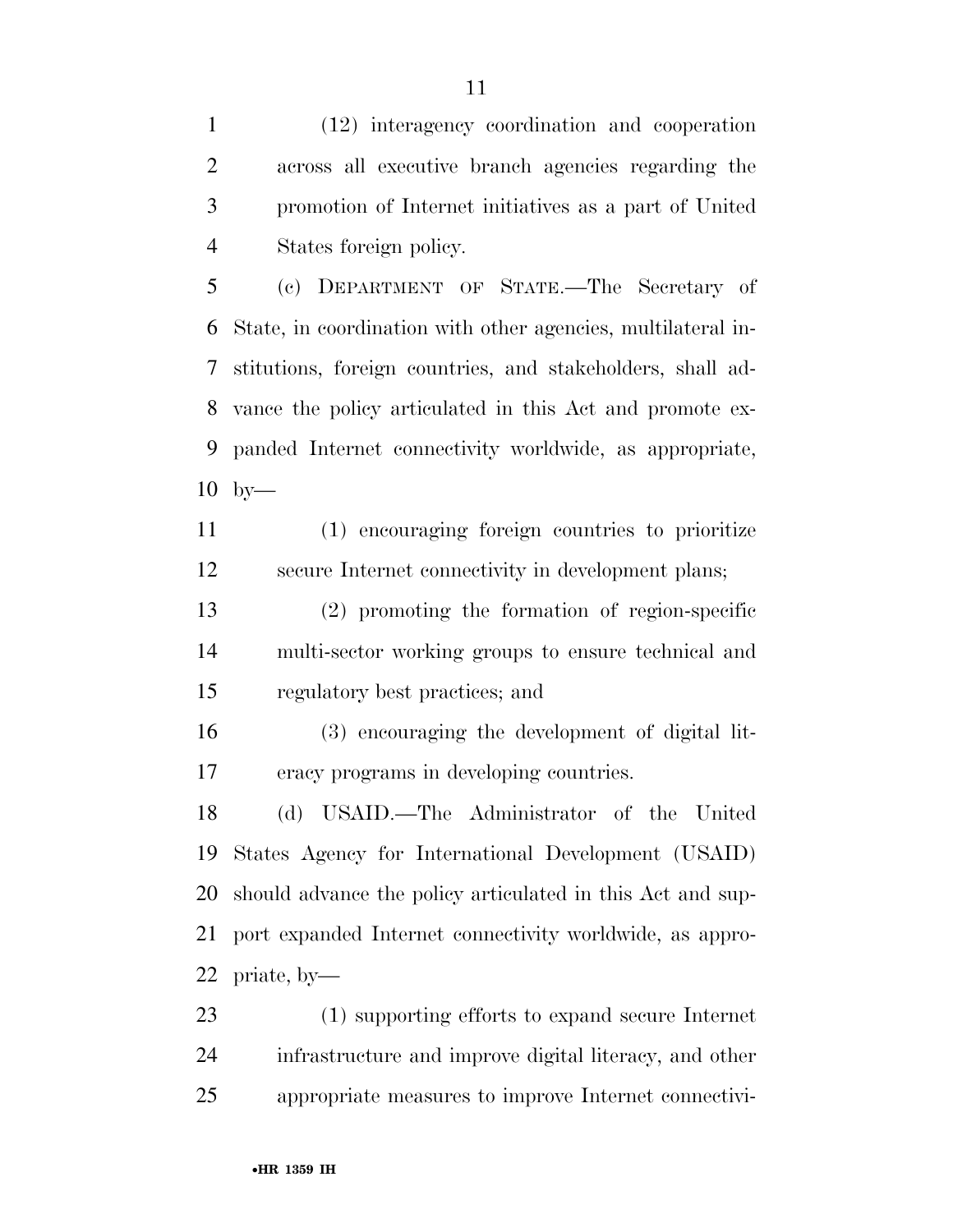ty and usage, in close coordination with the Sec-retary of State;

 (2) encouraging public and private investment in Internet infrastructure and services of developing countries that takes into consideration the data se- curity and integrity risks attendant to the products and services of vendors likely to be subject to extrajudicial direction from a foreign government;

 (3) integrating efforts to expand Internet ac- cess, develop appropriate, sustainable, and equitable technologies, and enhance digital literacy and the availability of relevant local content across develop- ment sectors, such as USAID health, education, ag-riculture, and economic development programs;

 (4) expanding the utilization of information and communications technologies in humanitarian aid and disaster relief responses and United States oper- ations involving reconstruction and stabilization to improve donor coordination, reduce duplication and waste, capture and share lessons learned, and aug- ment disaster preparedness and risk mitigation strategies;

 (5) establishing and promoting guidelines for the protection of personal information of individuals served by humanitarian, disaster, and development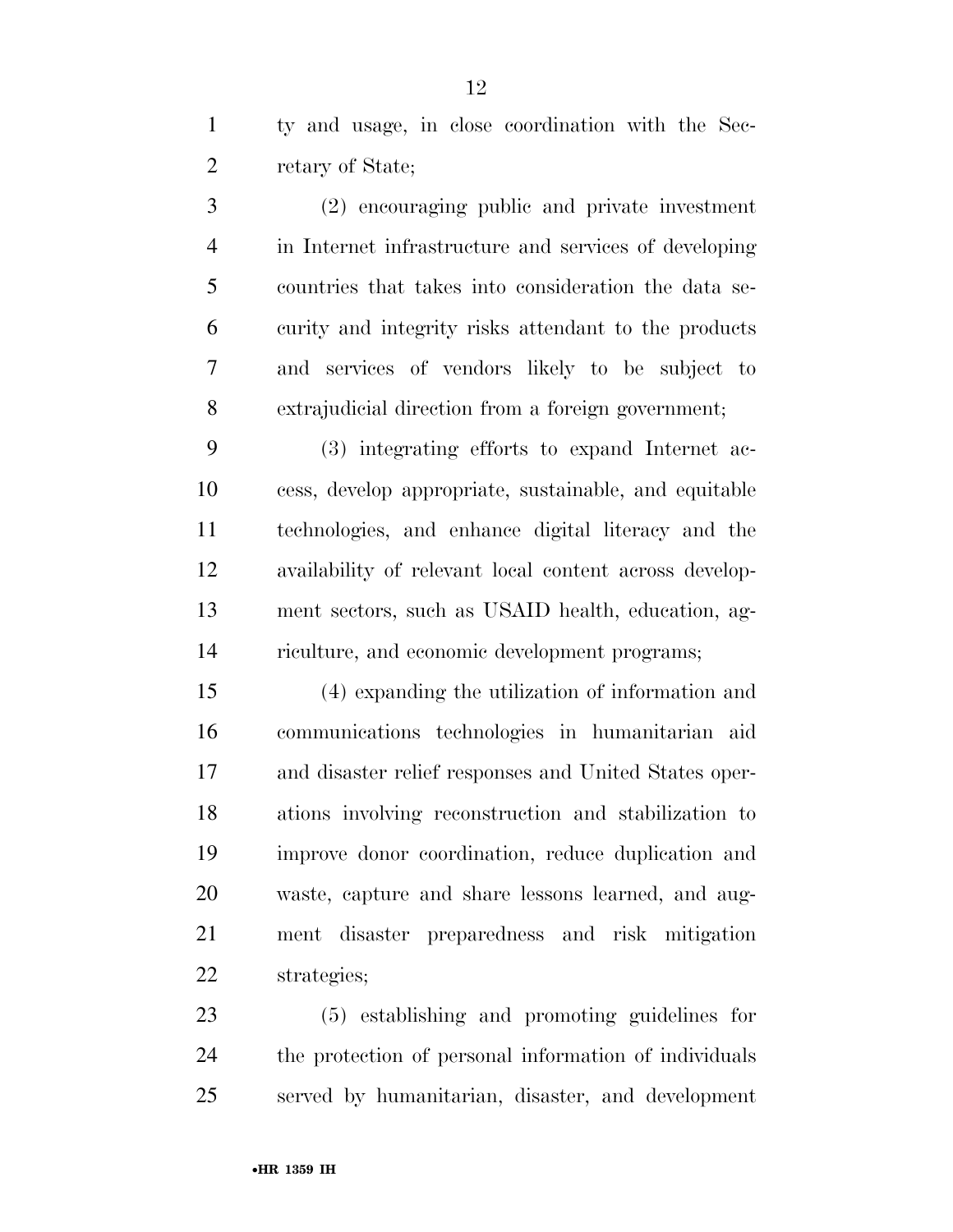programs directly through the United States Gov-

 ernment, and through contracts funded by the United States Government and by international or- ganizations; and (6) establishing programs that directly address and seek to close gaps in access, adoption, and use of the Internet and other information and commu- nications technologies by women, minorities, and other marginalized groups. (e) PEACE CORPS.—Section 3 of the Peace Corps Act (22 U.S.C. 2502) is amended— (1) by redesignating subsection (h) as sub- section (e); and (2) by adding at the end the following: ''(f) It is the sense of Congress that access to the Internet can transform agriculture, community economic development, education, environment, health, and youth development, which are the sectors in which Peace Corps develops positions for volunteers. ''(g) In giving attention to the programs, projects, training, and other activities referred to in subsection (f), the Peace Corps should develop positions for volunteers that include leveraging the Internet, as appropriate, for development, education, and social and economic mobil-ity.''.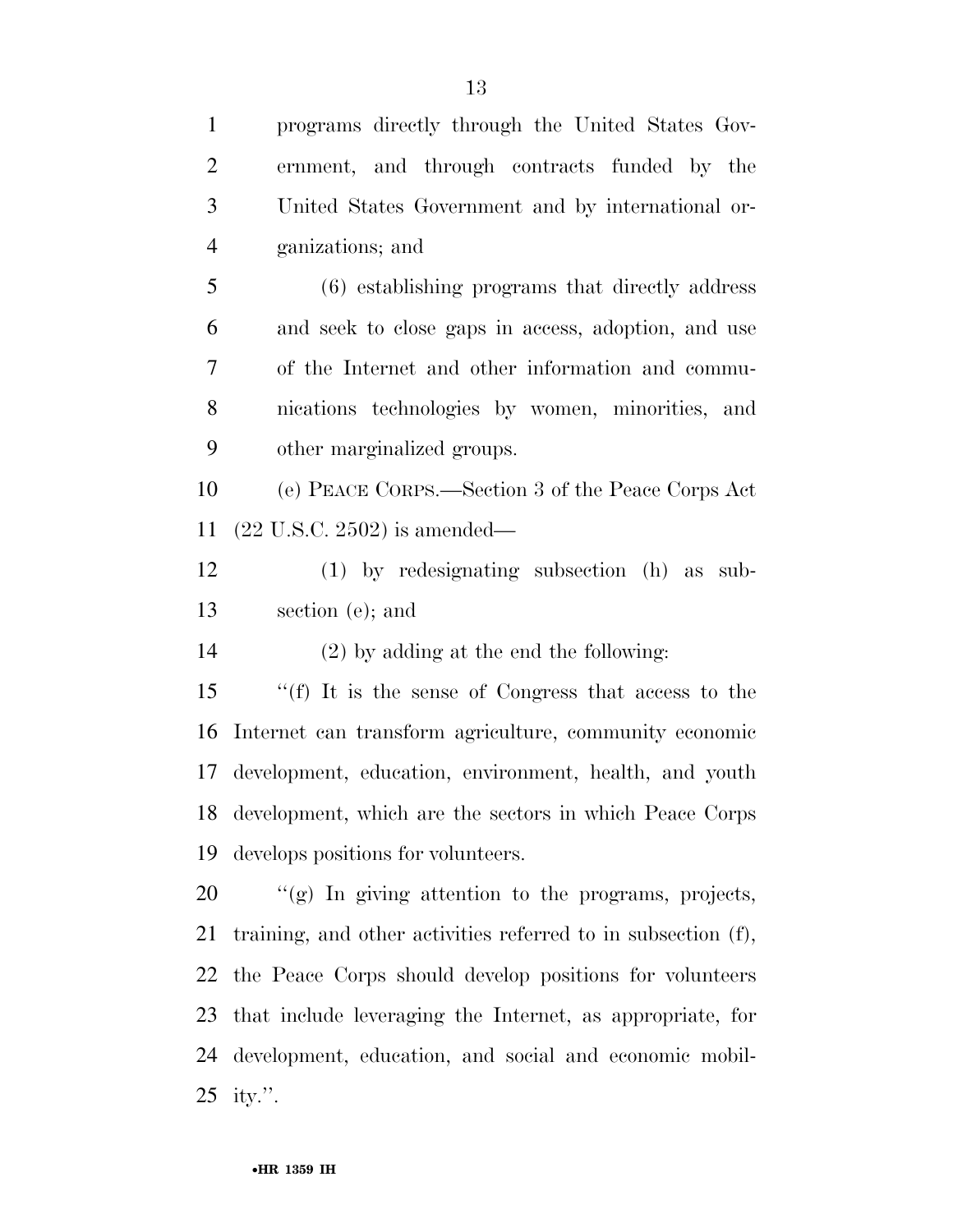(f) LEVERAGING INTERNATIONAL SUPPORT.—In pursuing the policy described in this Act, the President should direct United States representatives to appropriate international bodies to use the influence of the United States, consistent with the broad development goals of the United States, to advocate that each such body—

 (1) commit to increase efforts and coordination to promote affordable, open, and gender-equitable Internet access, in partnership with stakeholders and consistent with host countries' absorptive capacity;

 (2) integrate affordable and gender-equitable Internet access data into existing economic and busi- ness assessments, evaluations, and indexes such as the Millennium Challenge Corporation constraints analysis, the Doing Business reports, International Monetary Fund Article IV assessments and country reports, and the Affordability Drivers Index;

 (3) standardize the inclusion of broadband con- duit as part of highway or comparable construction projects in developing countries, in consultation with 21 telecommunications providers, unless—

 (A) such inclusion would create an undue burden;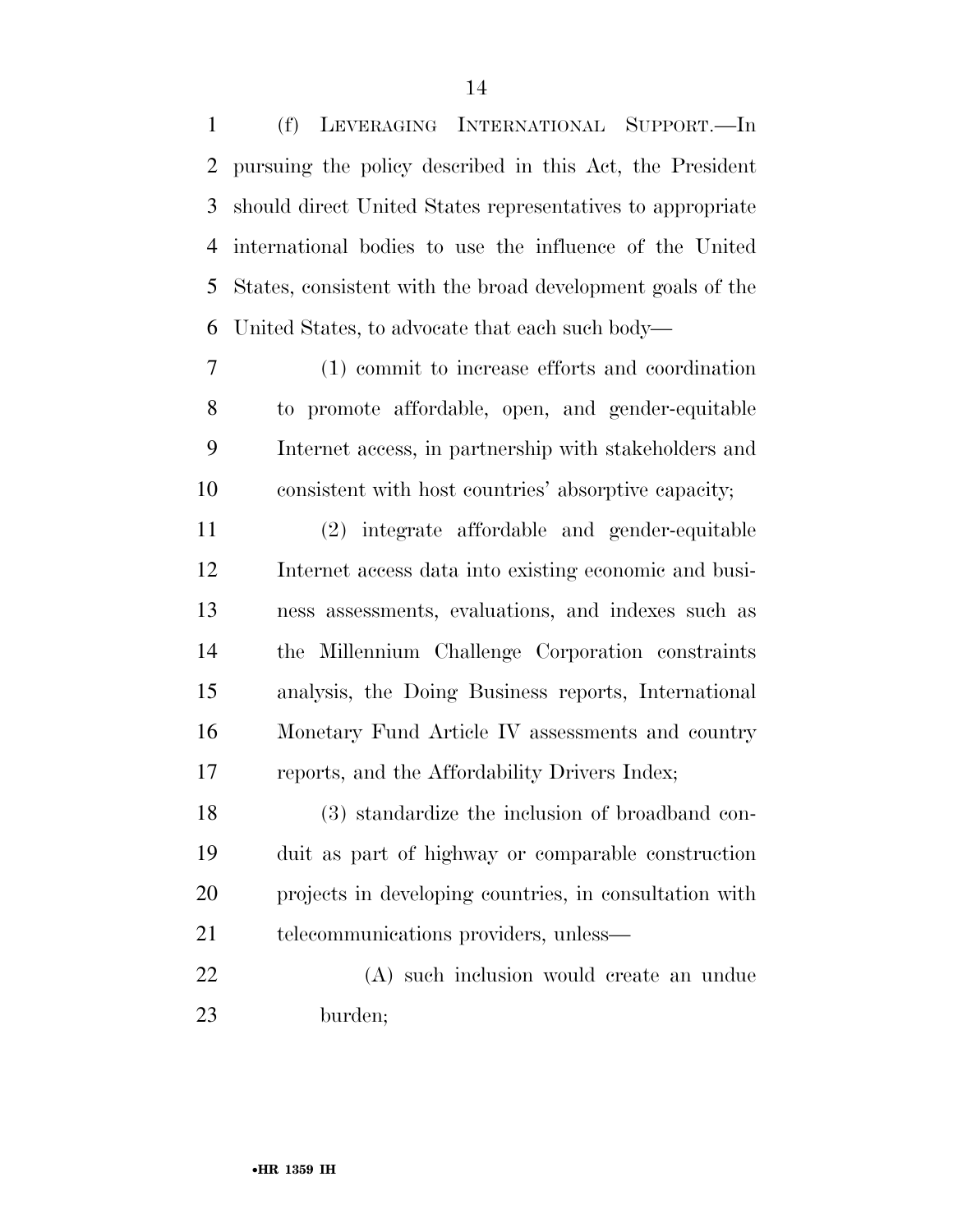| $\mathbf{1}$   | (B) such inclusion is not necessary based             |
|----------------|-------------------------------------------------------|
| $\overline{2}$ | on the availability of existing broadband infra-      |
| 3              | structure;                                            |
| $\overline{4}$ | (C) such inclusion would require the incor-           |
| 5              | poration of the hardware, software, or mainte-        |
| 6              | nance of vendors likely to be subject to              |
| $\overline{7}$ | extrajudicial direction from a foreign govern-        |
| 8              | ment; or                                              |
| 9              | (D) a cost-benefit analysis determines that           |
| 10             | the cost of such inclusion outweighs the bene-        |
| 11             | fits;                                                 |
| 12             | (4) provide technical assistance to the regu-         |
| 13             | latory authorities in developing countries to remove  |
| 14             | unnecessary barriers to investment and develop reg-   |
| 15             | ulations to support market growth and development;    |
| 16             | (5) utilize clear, accountable, and metric-based      |
| 17             | targets, including targets with gender-disaggregated  |
| 18             | data, to measure the effectiveness of efforts to pro- |
| 19             | mote Internet access; and                             |
| 20             | (6) promote and protect human rights online,          |
| 21             | such as the freedoms of expression, religion, belief, |
| 22             | assembly, and association, through resolutions, pub-  |
| 23             | lic statements, projects, and initiatives, and advo-  |
| 24             | cating that member states of such bodies are held     |
| 25             | accountable for violations.                           |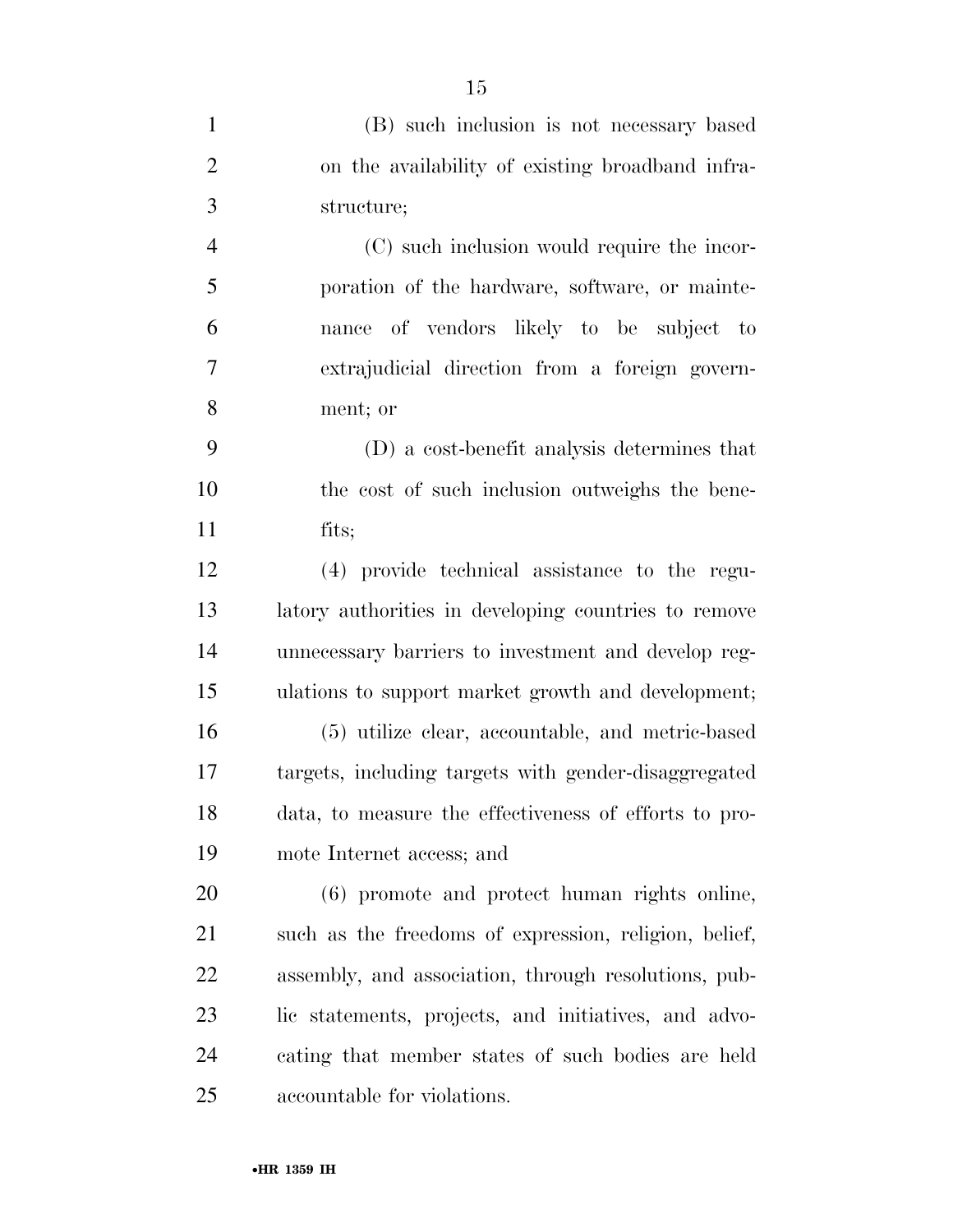(g) REPORTING REQUIREMENT ON IMPLEMENTATION EFFORTS.—Not later than one year after the date of the enactment of this Act, the President shall submit to the appropriate congressional committees a report on efforts to implement the policy described in this Act and, to the extent practicable, describe efforts by the United States Government to—

 (1) provide technical and regulatory assistance to promote Internet access in developing countries; (2) strengthen and support development of reg- ulations that incentivize market growth that contrib- utes to increased Internet access in developing coun-tries;

 (3) encourage public and private investment in Internet infrastructure, including broadband net-works and services, in developing countries;

 (4) increase gender-equitable Internet access and close gender gaps in Internet and other infor- mation and communications technology adoption and use, especially in countries in which social norms limit such adoption and use by women and girls, and otherwise encourage or support Internet deployment, competition, and adoption; and